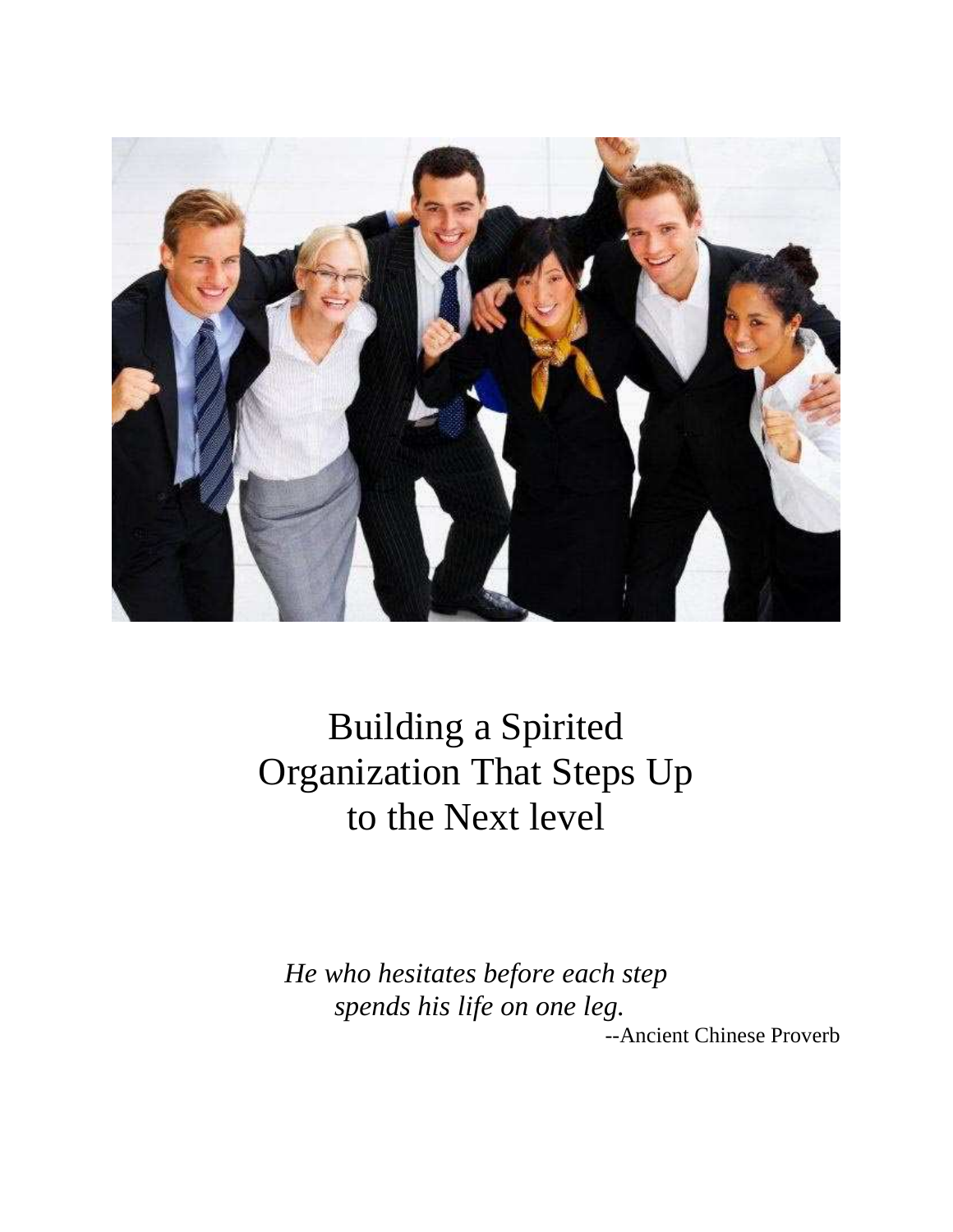#### **CREATING AN ORGANIZATION THAT APPLIES COURAGE TO "STEP UP" TO THE NEXT LEVEL**

Behavioral change that improves on-the-job performance and expedites the knowledge cycle of employees is easier said than done. Why? It involves a complex, competitive process that must be supported in a variety of ways. Our professional consulting services support you to challenge your employees to "step up" to the next level.

Leadership today means helping people reclaim and apply their courage so they continue to step up to enhance the organization's foundation. Helping employees' advance creates mutual interdependence, which is complementary to everyone, motivates people to learn new skills, and holds people accountable for their contribution. Benchmarking contributions delineates the differences between effort and result.

Organizations that are receptive to creating spirited results seek programs that expand their existing professional and personal development. When companies commit to "stepping up," they notice a shift toward lower production costs, increased sales, greater market share, a shorter product development cycle, and employees who feel empowered to advance their everyday courage to the next level. Our organizational effectiveness consulting practice focuses on the organization's existing positive traits and then designs a customized program that extends and refines the organization's specific purpose. As today's global economy increasingly demands knowledge and know-how, a shared vision inspires the competitive edge that guides employees to step up quickly and stake their results.

Our first and foremost duty is to listen to you. We will collaborate to identify, develop, and implement the ideal solutions to intensify your employees' performance. With your appointed staff, and involving you at all stages, we spend a good deal of time collecting information to develop the vital training program and Courage Coaching for your organization. Depending upon your needs, we can provide customized services in separate modules or in combinations.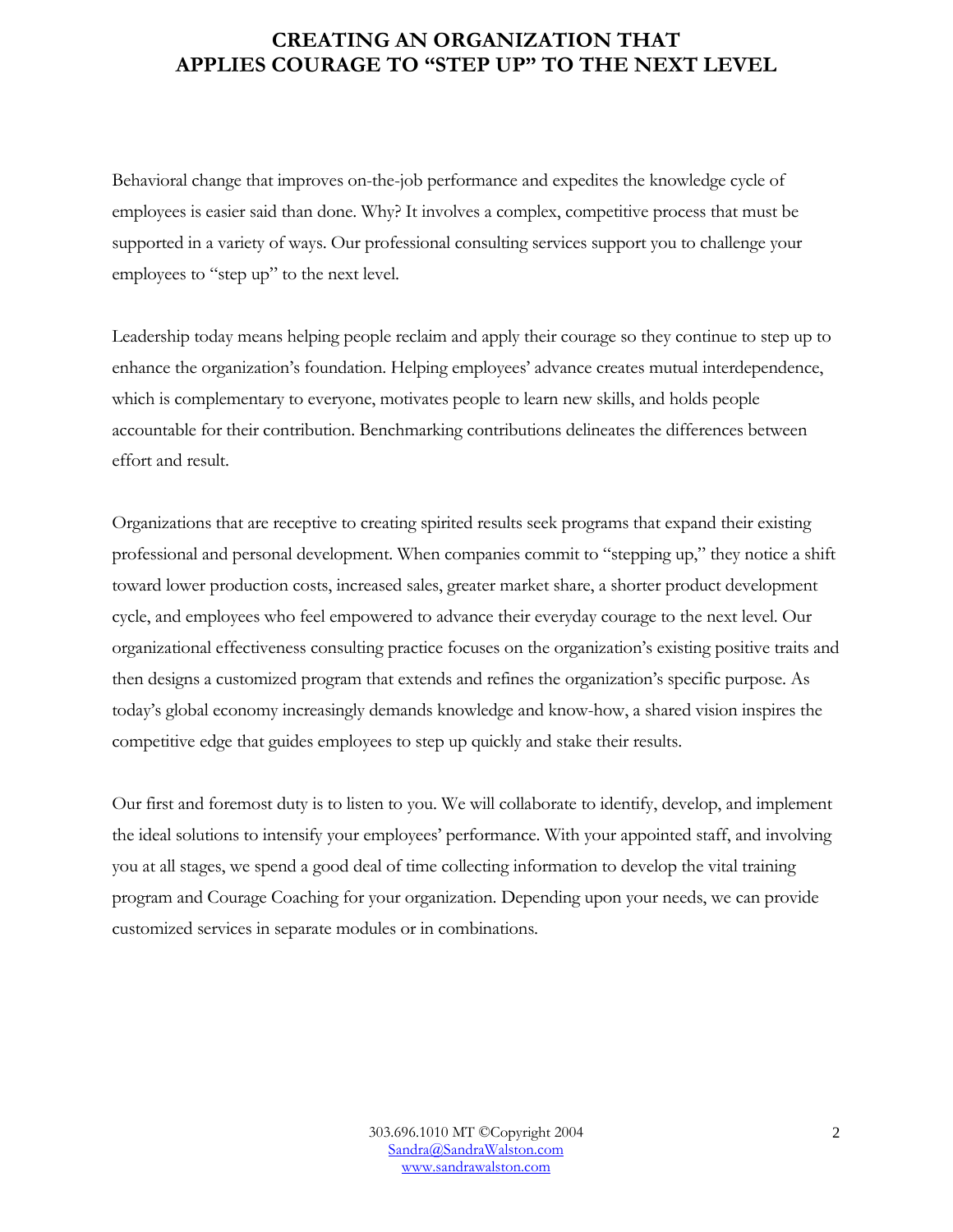### **BIOGRAPHY**

Sandra Ford Walston, The Courage Expert, is the innovator of StuckThinking™ and principal of a 16-year-old learning and organizational effectiveness consulting firm. With thirteen years of original research in integrating courage behaviors, courage leadership, women's courage and non-gender integral levels of courage consciousness, Sandra focuses on the traps and tricks of the human condition. She believes that integrating courage actions at work leads to a more naturally propelled and happy employee, resulting in reduced attrition and improved bottom-line performance. She has found that there is a direct correlation between the organization's success quotient and its courage quotient.

Ms. Walston has trained over 3,000 individuals and customized skill-based training programs including webinars and teleclasses for major associations and *Fortune* 500 companies, including Caterpillar, Inc., Procter & Gamble, Hitachi Consulting, Qwest, Hensel Phelps, IBM, Wide Open West, Nolte Engineers, and Farmers Insurance. With over eleven years of experience with finance professionals, she also instructs for the University of Denver Graduate Tax Program programs including "Courage Leadership: Do You Demonstrate It or Are You Stuck?"

She is the internationally published author of bestseller *COURAGE: The Heart and Spirit of Every Woman* (Greece and Brazil), endorsed by Marianne Williamson, Jack Canfield, Harriet Rubin and Neale Donald Walsch, to name a few. Her second book is about courage consciousness actions at work that become stalled in StuckThinking™. It is currently agent represented.

Ms. Walston's articles have been featured in *Chief Learning Officer*, *Training & Development, HR Matters* (Malaysia), *Zig Ziglar's Newsletter*, *Personal Excellence: The Magazine of Life Leadership* and *Strategic Finance*. She is certified in the Enneagram, a system of understanding nine different personality types and the Myers-Briggs Type Indicator®. She is a Newfield Network Coach. She is a candidate for an Honorary Doctorate Degree.

#### **Highlighted Achievements:**

- **Denver Health and Hospitals** Designed and delivered over a year intellectual capital programs on self-directed teams and adult self-directed learners to enhance collaboration and support cross-functional teams to provide the best care possible.
- **Qwest** Designed and delivered a series of intellectual capital programs for migrating teams across the country using the Myers-Briggs Type Indicator® as a baseline to flow in and out of team assignments with few breakdowns and still retain quality standards through selfaware collaboration and revenue projections.
- **Wide Open West** Designed and delivered a series of Enneagram leadership programs that merged the national leadership team members' courage leadership behavior patterns. Assessed and defined the courageous intentions to achieve revenue projections.
- **All Care** Designed and delivered intellectual capital to bridge the communication and time management preferences between clinical and non-clinical departments to achieve increased revenue, improve retention and morale. Coached the President/CEO.
- **Nolte Engineering Associates** Designed and delivered an Enneagram program for principals and spouses.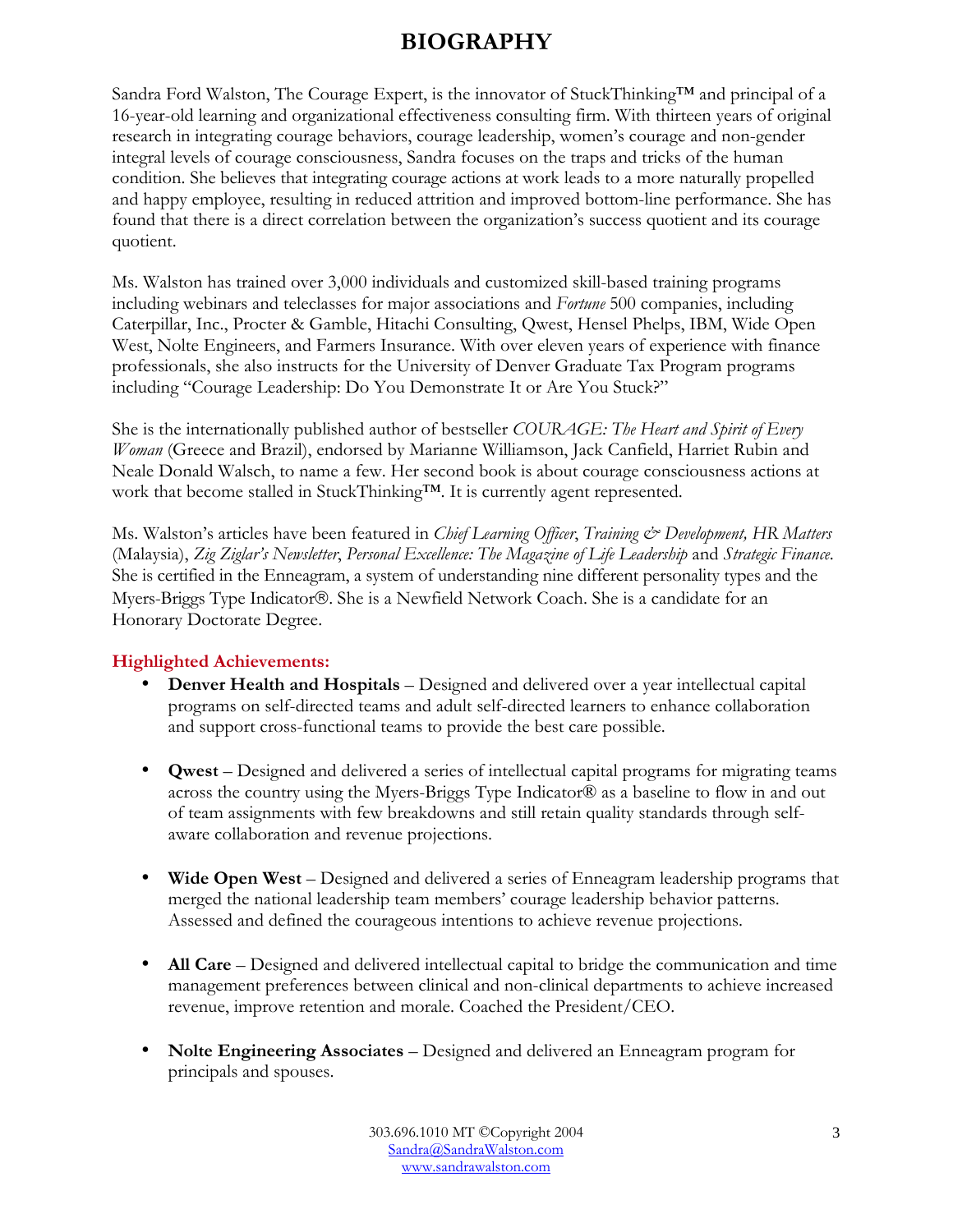• **IBM** – Presented intellectual courage research called "Courage Leadership: Making It *Work* for You!" to the top executive women at their annual conference.

#### **Areas of expertise include:**

Courage Leadership and StuckThinking™ Facilitator \* Executive Coaching \* Team and Organizational Effectiveness \* Assessing Organizations' Level of Courage Consciousness \* Building an Organization Spirited in Courage Leadership \* Implementing the "Language of Courage" \* Adult Self-Directed Learning \* Certified in the Enneagram and Myers Briggs Type Indicator®

Sandra says of her work and life, *"I am fascinated with how we are all stuck in our human condition; therefore, my desire is to offer my passion in a way that enhances each individual's personal and professional gifts. One way I seek to accomplish this is to awaken people to the original definition of the word courage, meaning 'heart and spirit.' As a practicing contemplative, I hold myself 100% accountable for each precious day. I feel blessed to be able to have a career that expresses my heart and calling."* 

Her motivating speaking style along with her ability to reach for the positive traits in us all, keeps her continually in demand. She has been a keynote speaker/featured presenter. Below is a partial list: (among others) for:

- American Society of Association Executives
- Auburn University
- American Council of Engineering Companies
- Colorado School Food Services Association
- Executive Women of IBM
- National Wellness Conference
- Professional Practices Conference for AICPA
- Fourth Annual Colorado Women's Business Summit
- Colorado Society of CPAs Annual Conference
- Colorado Women's Leadership Coalition Conference
- All-Staff Conference for Denver Department of Social Services
- Institute for Municipal Clerks
- Association for Women in Communication
- Annual Conference for the Licensed Independent Network of CPA Financial Planners
- Annual Convention for the Colorado Association of Homes & Services for the Aging
- CSCPA Consulting Services Conference
- Society of Women Engineers
- Hensel Phelps
- Wyoming Public Nurses
- City of Englewood
- Rotary of Golden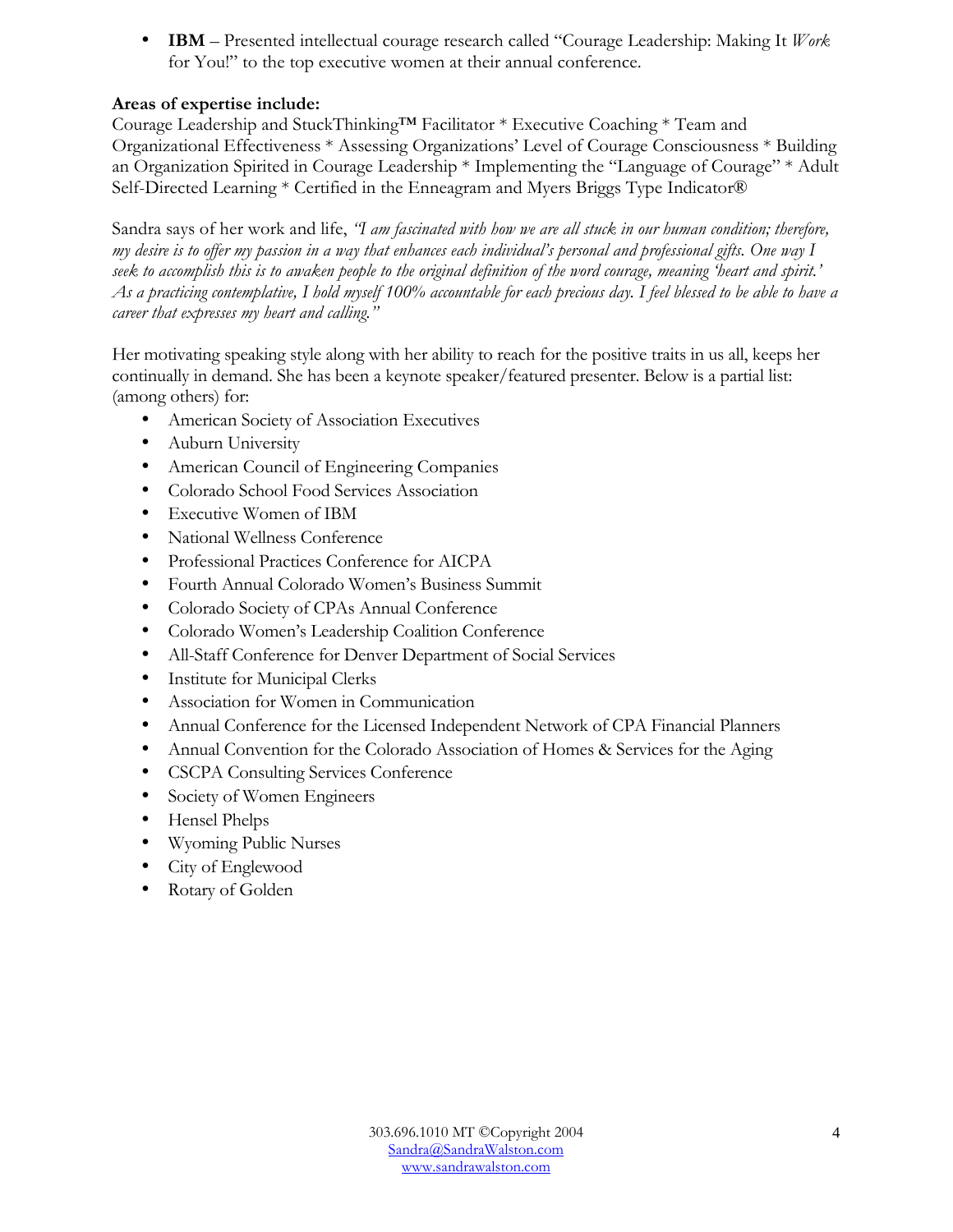### **PARTIAL CLIENT LIST**

- All Care Home Health
- Auburn University
- Caterpillar, Inc.
- Cherry Creek Country Club
- Denver Botanic Gardens
- Denver International Airport
- Department of Health and Hospitals
- Diner's Club International
- Farmers Insurance
- Federal Bureau of Investigation
- General Electric
- GEI Consultants (engineers)
- Gibson, Dunn & Crutcher, Attorneys At Law
- Great-West Life & Annuity Insurance Company
- Hensel Phelps Construction Company
- Home Care Association of Washington
- IBM
- Institute of Management Accountants
- Intrado Corporation
- Mobile Tool International, Inc.
- Nolte Associates, Inc. (engineers)
- Procter & Gamble
- Regional Transportation District (RTD)
- Shenkin Kurtz Baker & Company, CPAs
- Society of Women Engineers
- State Farm Insurance Companies
- Teletech International
- The Exline Agency
- US Bank
- Virginia Commonwealth University
- Weinberger & Kanan, Attorneys at Law
- Wide Open West: Internet & Cable (WOW!)
- Women in Telecommunications & Cable (WICT)
- Women's Vision Foundation
- Woodhull Institute
- Xanterra Parks & Resorts®
- Xcel Energy
- Wyoming Public Nurses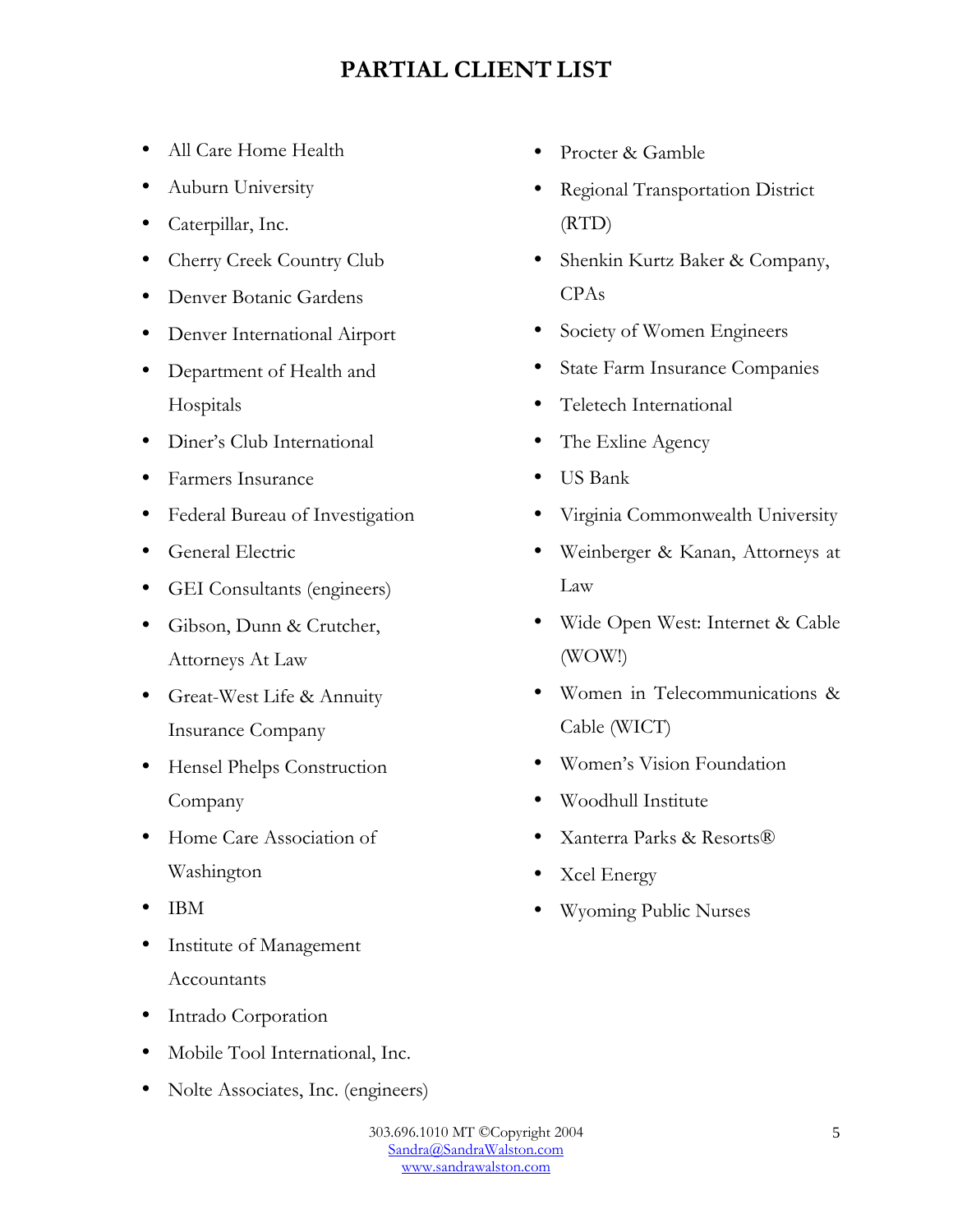## **SEMINAR TOPICS (partial list)**

- Courage Leadership: Do You Demonstrate It or Are You Stuck (taught at the University of Denver and many articles featured in *Chief Learning Officer*  magazine: August 2009 "Finding the Courage During Times of Uncertainty" and January 2009 "Talented CLOs Hit the Bulls-Eye with Courage") **\***
- Hello, Saturn! Hello, Neptune! Communicating with People from Another Planet (taught at the University of Denver; spousal program) **\***
- With Courage, Your Passion Cannot Be Doused **\***
- Coaching Techniques to Affect People: Gaining More Effective Leaders
- Forward Focus Leadership: A Collaborative Endeavor
- E-Mail/Voice Mail: Human Connections in Virtual Space
- Human Dimension: Maximizing Individual Talents in the Work Place Using the Myers Briggs Type Indicator $\mathcal D$  (and using the MBTI to advance sales results)
- Understanding Your Approach to Time Management: Too Much To Do, No Time to Do It (taught at the University of Denver; spousal program) **\***
- Enneagram: A Business Model for 9 Ways of Working and Living (taught at the University of Denver; spousal program) **\***
- How to Manage Your Boss so Everyone Wins
- Women Working with Courage: How You Can Claim It, Apply It, and Rely on it at Work **\***
- ME, Inc.: Identifying Qualities That Make YOU Distinctive
- The Power of Language: Creating Action through Words **\***
- **\*** Articles available upon request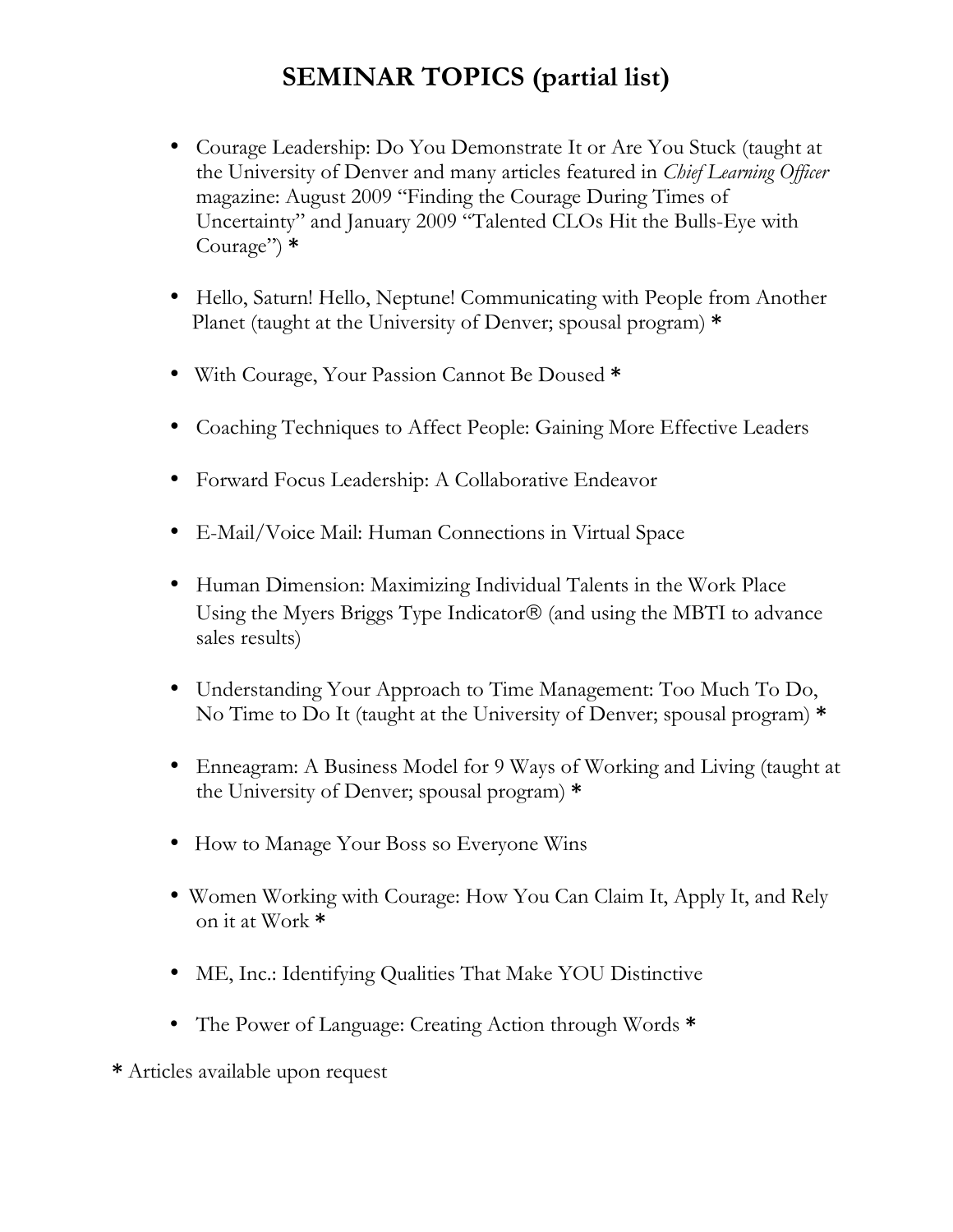# **Published Articles (partial list) BY SANDRA FORD WALSTON**

- *Personal Excellence: The Magazine of Life Leadership* (Warren Bennis' subscriber magazine), "Exercise Courage: You Benefit in 12 Ways," December 2009
- *Personal Excellence: The Magazine of Life Leadership* (Warren Bennis' subscriber magazine), "Take Courage," November 2009
- *Personal Excellence: The Magazine of Life Leadership* (Warren Bennis' subscriber magazine), "Take Courage," November 2009
- *HR Matters*, Malaysia, "How Do You Deal with Hell in the Hallway?," October 2009
- *HR Matters*, Malaysia, "5 Courage Myths at Work," July 2009, http://www.hrmatters.info/features/0702.htm
- *On Balance*, "The Language of Courage," Sept./Oct. 2009
- *Ziglar Newsletter*, "Feminine Courage," September 2009, http://www.ziglar.com/newsletter/?p=353
- *Ziglar Newsletter*, "Hitting the Bull's Eye," August 2009, http://www.ziglar.com/newsletter/?p=294
- *Chief Learning Officer*, "Finding Courage During Times of Uncertainty," August 2009, http://www.clomedia.com/talent.php?pt=search
- *The Washington Executive*, "The Power of Language," August 2009
- *HR Matters*, Malaysia, "Top 5 Signs that You Are STUCK at Work," July 2009, http://www.hr-matters.info/features/0702.htm
- *Ziglar Newsletter*, "The Authentic Swing," July 2009, http://www.ziglar.com/newsletter/?p=266
- HR.com, "5 Signs that You're Stuck at Work." June 9, 2009
- Yahoo Shine, "Claiming Your Courage During Scary Times," February 6, 2009, http://shine.yahoo.com/topic/sandra+ford+walston/
- *Newfield Network Newsletter for Coaches*, "Finding Courage During Times of Uncertainty," February 2009
- *Chief Learning Officer*, "Talented CLOs Hit the Bulls-Eye," Executive Briefings, January 2009, http://www.clomedia.com/executive-briefings/2009/January/2525/index.php
- *The Washington Executive*, "Courage is Caged in the workplace Part 1 of 2," November/December 2008
- *NAFE e-newsletter,* "Five Tips for Finding Your Own Courage," October 7, 2008 http://eblasts.workingmothermediainc.com/newsletter/NAFE\_enews/enews132.htm# tips
- Yahoo Shine, "Having the Courage to Speak Up," November 4, 2008, http://astrology.yahoo.com/topic/sandra+ford+walston/
- *On Balance*, "The Acceptance of Rudeness in the Workplace," July/August 2008
- *Personal Excellence: The Magazine of Life Leadership* (Warren Bennis' subscriber magazine), "Bull's-Eye Courage," April 2008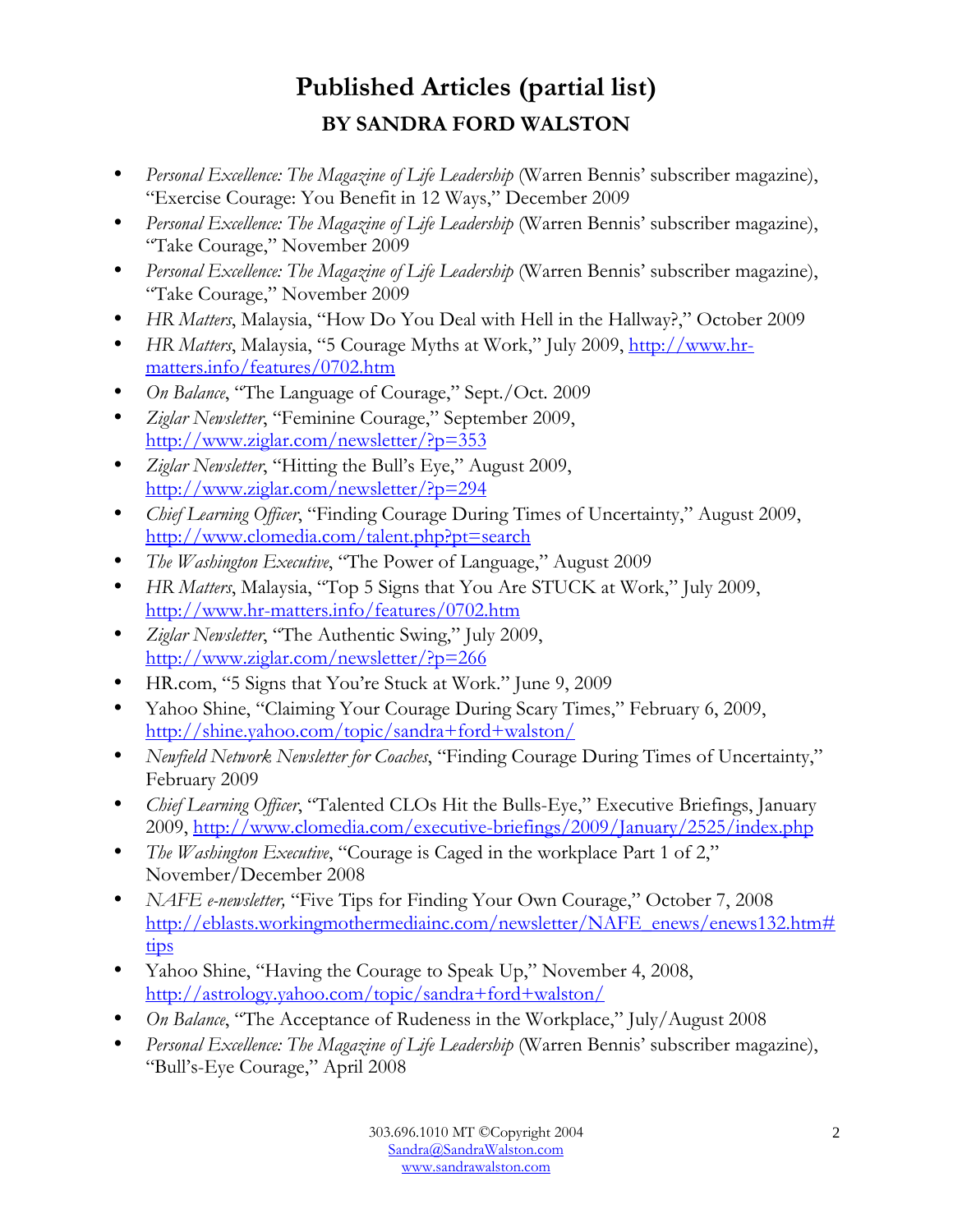- *PINK*, "Courage Blog," monthly articles posted, 2007-2009 http://community.pinkmagazine.com/blogs/courage/default.aspx
- Success Television, "Courage Blog" started November 2008-2009, www.successtelevision.com goes out to 25,000 viewers, RSS link: http://social.successtelevision.com/pg/blog/Sandra\_Ford\_Walston?view=rss
- Google Knol, "The Courageous Spirit of the Entrepreneur: How to Keep Stepping Up," 2008 (http://knol.google.com/k/sandra-walston/the-courageous-spirit-of-thefemale/2mw0k5truoefh/7#)
- Google Knol, "4 Courage Myths," 2008, (http://knol.google.com/k/sandra-walston/4courage-myths/2mw0k5truoefh/3#)
- *Chief Learning Officer* magazine: "WANTED! CLO with Courage" "issue feature article," January 2007 (http://www.clomedia.com/features/2006/December/1640/index.php)
- *Chief Learning Officer* magazine: "Tangibles or Intangibles: Where's Your Value?" "issue feature article," November 2007, (http://www.clomedia.com/features/2007/November/1985/index.php)
- *PINK*, "Feminine Courage," August/September 2007
- *Fast Company/Feedback,* Wed Dec 19, 2007, (http://www.fastcompany.com/magazine/88/open\_feedback.html)
- *HR Matters*, Malaysia, "Courage Leadership: Step Up to Your Next Level" November 2007 (http://www.hr-matters.info/htmlmail/newsletter\_Nov07.htm)
- *Strategic Finance*, "12 Things to Love about Courage," July 2007, (http://knol.google.com/k/sandra-walston/12-things-to-love-aboutcourage/2mw0k5truoefh/4#)
- *MirthAndReverence.com*, "Unleashing Courage in the Workplace," Spring 2007, (http://www.mirthandreverence.org/MnR07SpringR1.pdf*)*
- Brandon Hall Network, "Courage Leadership: Step Up to Your Next Level," April 2007
- "Self Perceptions of Women and their Courageousness: Some Implications for Pragmatic Management," published (double-blind refereed Paper) December 2006 in the Proceedings of the Australian and New Zealand Academy of Management Conference (White Paper)
- *Strategic Finance*, exclusive interview "Claiming Your Courage," October 2006
- Interview article from London, England, *Management Mentors*, "Courage Leadership" Part I January 2006 and Part II February 2006, (http://www.managementissues.com/2006/5/24/mentors/the-courage-expert-sandra-ford-walston.asp)
- *Chief Learning Officer* magazine: "The Importance of Courage for Learning Leaders" "Awakening Courage Leadership" Part I and Part II, 2005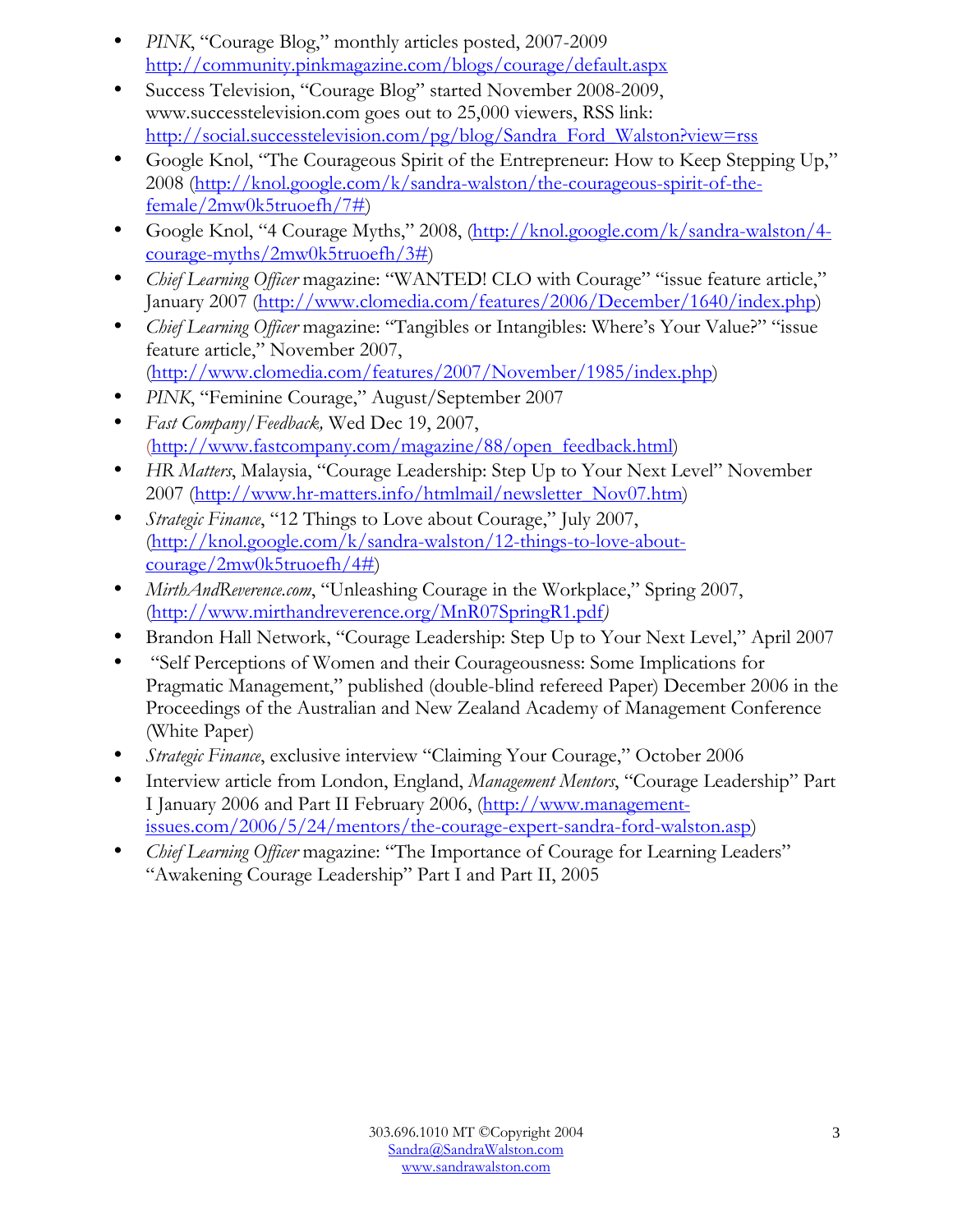# **Featured Keynote Speaker (partial list)**

- Guest speaker of Dr. Donna Sockell, Director, Leeds School of Business, University of Colorado, Boulder
- Wyoming Public Health Nursing Conference
- City of Englewood Supervisory Summit
- Auburn University Women's Leadership Institute
- Washington Society of Association Executives
- Association for Women In Communication Annual Conference
- Executive Women of IBM
- Institute for Municipal Clerks Annual Conference
- Fourth Annual Colorado Women's Business Summit
- Colorado Society of CPAs Annual Conference
- Colorado Women's Leadership Coalition Conference
- Women in Leadership at Lucent Technologies Professional Development Conference
- American Institute of Certified Public Accountants Legal and Medical Consulting Conference
- American Society of Women Accountants Annual Conference
- Fifth Women at Work Conference
- Annual Conference for the Licensed Independent Network of CPA Financial Planners
- Convention for Colorado Association of Homes & Services for the Aging
- National Association of Women Business Owners Women of the West Annual Symposium
- Colorado Society of CPAs Consulting Services Conference
- Institute for Municipal Clerks Annual Conference
- Colorado Credit Union League's 64th Annual Conference
- AICPA Legal and Medical Consulting Conference